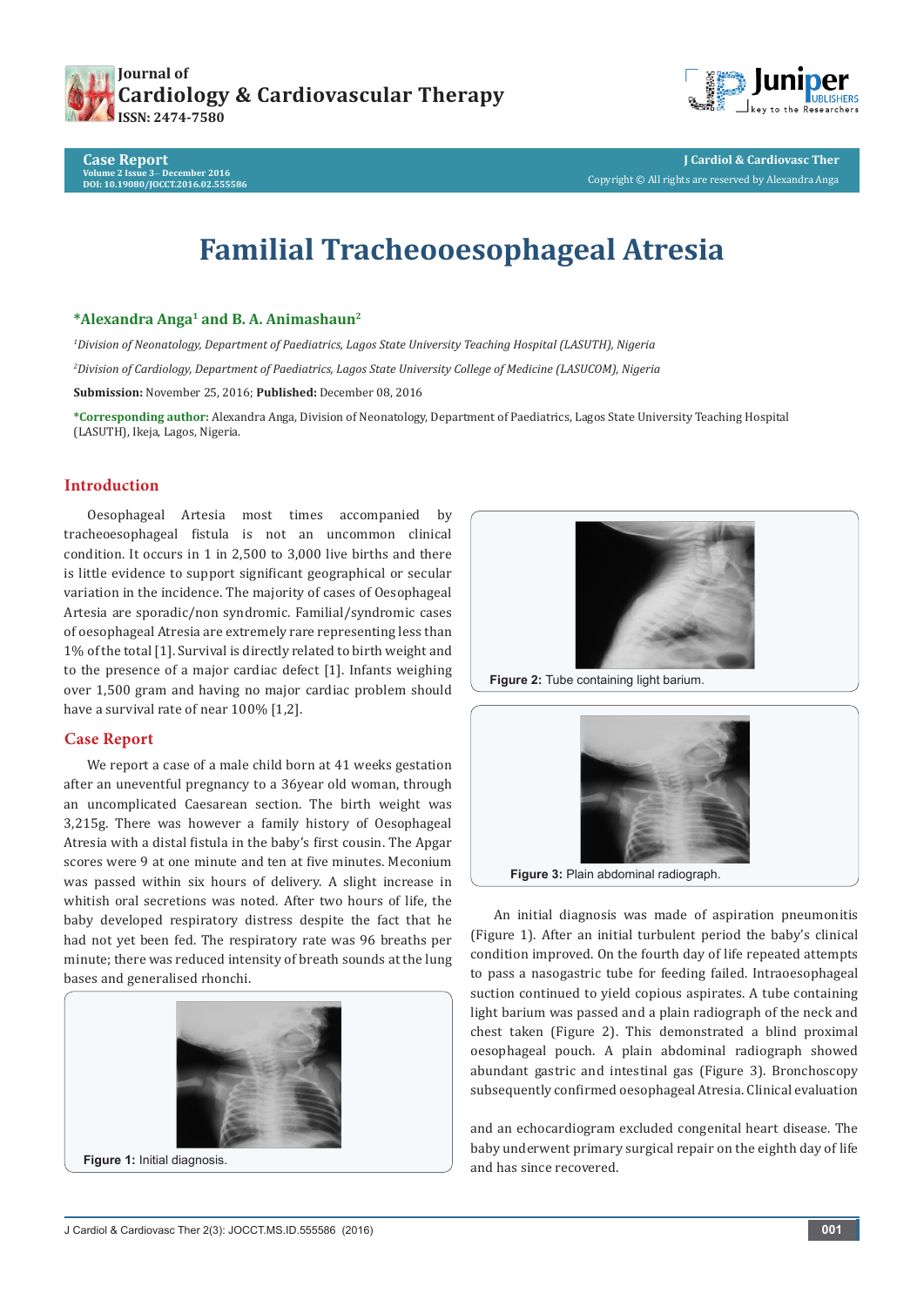### **Discussion**

Oesophageal Atresia is a relatively common congenital abnormality. Failure to diagnose the condition antenatally puts the patient at risk of aspiration. At our centre in 2007 there were 3,387 live births among who were three cases of oesophageal Atresia. There is a paucity of local data however to compare with. The index case fits the most commonly described (86%) variety of tracheooesophageal malformations in which there is a blind proximal oesophageal pouch and a distal fistulous connection with the trachea. Tracheooesophageal malformations are often associated with other congenital abnormalities mostly cardiac like VSD, PDA or Fallots Tetralogy and may be a component of VATER association.

The presence of an associated defect negatively impacts on the outcome. Our patient did not have any congenital cardiac abnormality. One major feature of interest in the index case is the fact that a paternal first cousin also had tracheo-oesohageal fistula. This underlines the fact that although most cases are sporadic, familial cases do exist [3], we wonder if this could be a case of familial Tracheoesophageal fistula. The overall data about Oesophageal atresia in twins reveal discordance in the great majority with a concordance rate as low as 2.5% [4]. The recurrence risk of the anomaly in siblings of an affected child calculated from data from familial studies is comparable with a recurrence risk of a multifactorial condition (1%). And the distribution of the anomaly in first and second degree relatives does not fit into a monogenic mode [3].

#### **Conclusion**

These data suggest that in most cases aetiological factors are non genetic. No pedigree so far has been demonstrated with direct transmission over three generations [2]. There are however, well-defined instances where genetic factors clearly play a role [1]. Recently three genes have been identified in humans with a role in OA. Feingold syndrome (N-MYC), Anopthalmia – OA (AEG) syndrome (SOX2) and CHARGE syndrome (CHDY). This is of interest and should lead to greater insight into the aetiology of this condition. The outcome of babies with Oesophageal atresia and TOF has significantly improved over the last decade [4].

Prompt recognition and timely surgical intervention leads to a good outcome in babies of weights above 1500 grammas and the absence of cardiac and other associated anomalies. It should be noted that fifty per cent of affected babies will have an associated malformation and effort should be made to detect these as soon as possible [1,2,4]. Oesophageal Atresia with TOF remains a prime consideration in a neonate who develops

feeding difficulties and respiratory distress in the first few days of life.

Prompt recognition, appropriate clinical management to prevent aspiration and swift referral to an appropriate tertiary specialist centre will result in a significant improvement in rates of morbidity and mortality. Antenatal diagnosis however allows the delivery centre to be optimised thus improving the outcome. Improvement in the survival of high risk cases is related to better post operative care [6] Long term follow up is essential because of the ongoing morbidity of the patients [5-12].

#### **References**

- 1. [Lewis Spitz \(2007\) Oesophageal atresia.Orphanet Journal of Rare](https://ojrd.biomedcentral.com/articles/10.1186/1750-1172-2-24)  [Diseases 2: 24.](https://ojrd.biomedcentral.com/articles/10.1186/1750-1172-2-24)
- 2. [Goyal A, Jones MO, Couriel JM, Losty PD \(2009\) Oesophageal atresia](https://www.ncbi.nlm.nih.gov/pubmed/16923940)  [and tracheo-oesophageal fistula. Arch Dis Child Fetal Neonatal Ed](https://www.ncbi.nlm.nih.gov/pubmed/16923940)  [91\(5\):F381-F384.](https://www.ncbi.nlm.nih.gov/pubmed/16923940)
- 3. [Van Staey M, De Bie S, Matton MT, De Roose J \(1984\) Familial congenital](https://www.ncbi.nlm.nih.gov/pubmed/6714984)  [esophageal atresia. Personal case report and review of the literature.](https://www.ncbi.nlm.nih.gov/pubmed/6714984) [Hum Genet 66\(2-3\): 260-266.](https://www.ncbi.nlm.nih.gov/pubmed/6714984)
- 4. [Shaw-Smith C \(2006\) Oesophageal atresia, tracheo-oesophageal fistula,](https://www.ncbi.nlm.nih.gov/pubmed/16299066)  [and the VACTERL association: review of genetics and epidemiology. J](https://www.ncbi.nlm.nih.gov/pubmed/16299066)  [Med Genet 43\(7\): 545-554.](https://www.ncbi.nlm.nih.gov/pubmed/16299066)
- 5. [Engum SA, Grosfeld JL, West KW, Rescorla FJ, Scherer LR 3rd \(1995\)](https://www.ncbi.nlm.nih.gov/pubmed/7748088) [Analysis of morbidity and mortality in 227 cases of esophageal](https://www.ncbi.nlm.nih.gov/pubmed/7748088)  [atresia and/or tracheoesophageal fistula over two decades.Arch Surg](https://www.ncbi.nlm.nih.gov/pubmed/7748088)  [130\(5\):502-508.](https://www.ncbi.nlm.nih.gov/pubmed/7748088)
- 6. Rawi AL, Booker PD (2007) Oesophageal Atresia and Tracheoesophageal fistula Continuing Education in Anaesthesia, critical care and pain (1): 15-19.
- 7. [Kovesi T, Rubin S \(2004\) Long-term complications of congenital](https://www.ncbi.nlm.nih.gov/pubmed/15364774)  [esophageal atresia and/or tracheoesophageal fistula. Chest 126\(3\):](https://www.ncbi.nlm.nih.gov/pubmed/15364774)  [915-925.](https://www.ncbi.nlm.nih.gov/pubmed/15364774)
- 8. [Agrawal L, Beardsmore CS, Macfadyen UM \(1999\) Respiratory function](https://www.ncbi.nlm.nih.gov/pubmed/10519713)  [in childhood following repair of Tracheooesophageal Atresia and](https://www.ncbi.nlm.nih.gov/pubmed/10519713)  [Tracheooesophageal fistula. Arch Dis Child 81\(5\): 404-408.](https://www.ncbi.nlm.nih.gov/pubmed/10519713)
- 9. Gordon M.Wyant, Cram Robert W (1963) The management of infants with Tracheoesophageal fistula. Canadian Journal of Anaesthesia 10: 93-102.
- 10. Maria Cristina Digiho, Bruno Mariano Pietro Bogolan, Aldo Giannotti, Bruno Dallapiccola (1999) Microdeletion 22q11 and Oesophageal Atresia. Journal of Medical Genetics 36: 137-139.
- 11. J.O Adeniran, T O Odebode (2005) Congenital Malfomations in Paediatric and Neurosurgical Practices:Problems and Pattern. Sahel Medical Journal January- March 8(1).
- 12. M Mukhtar-Yola, M IBRAHIM, R Belonwu, Z Farouk, A Mohammed (2005) The Prevalence and Outcome of Obvious Congenital Malformation among Inborn Babies at Aminu Kanu Teaching Hospital, Kano. Nigerian Journal of Paediatrics 32(2): 47-51.